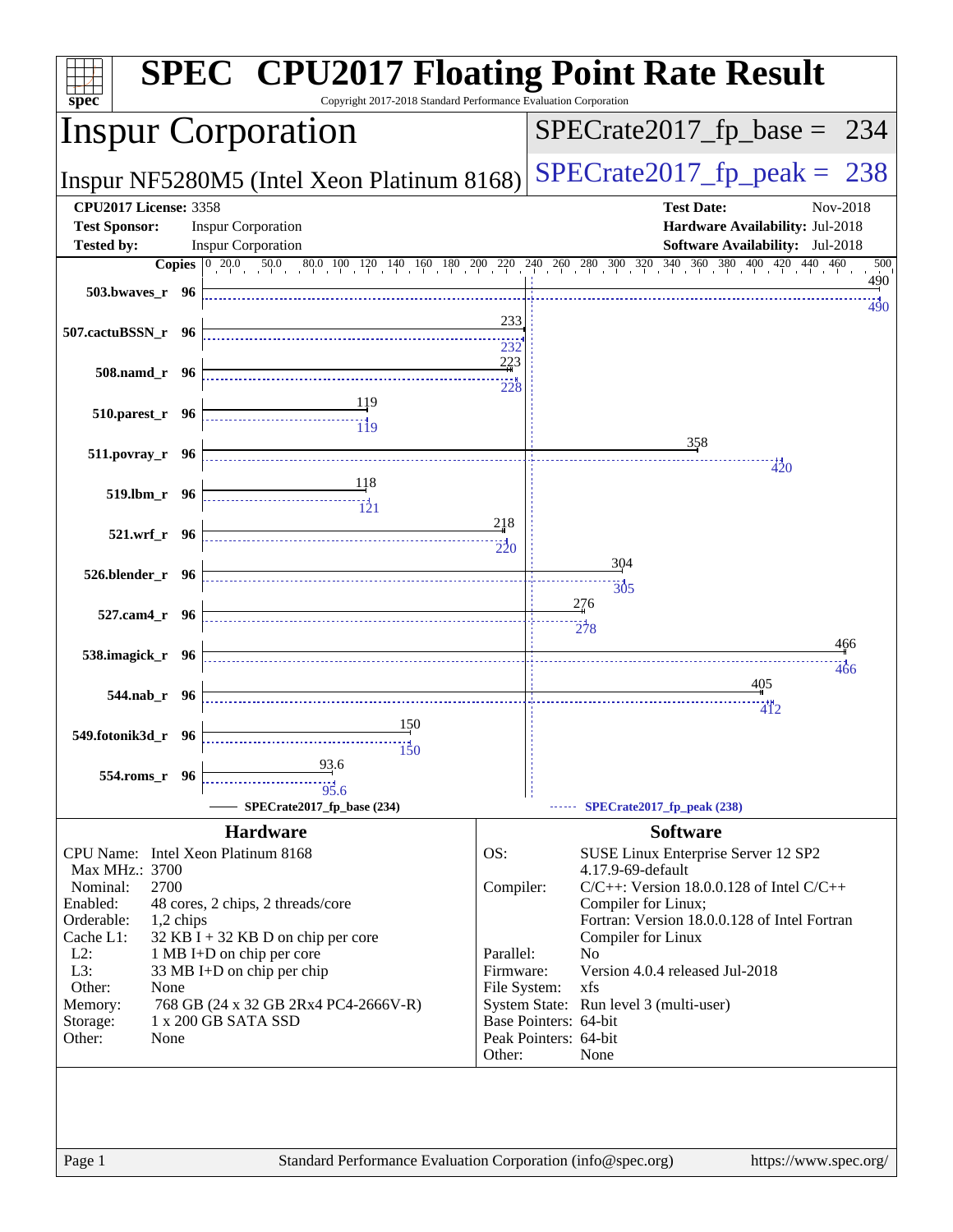| <b>SPEC CPU2017 Floating Point Rate Result</b><br>$s\overline{p}\overline{e}\overline{c}$<br>Copyright 2017-2018 Standard Performance Evaluation Corporation |               |                           |       |                |              |                |       |               |                |              |                               |              |                |              |
|--------------------------------------------------------------------------------------------------------------------------------------------------------------|---------------|---------------------------|-------|----------------|--------------|----------------|-------|---------------|----------------|--------------|-------------------------------|--------------|----------------|--------------|
| <b>Inspur Corporation</b><br>$SPECrate2017_fp\_base = 234$                                                                                                   |               |                           |       |                |              |                |       |               |                |              |                               |              |                |              |
| $SPECTate2017$ _fp_peak = 238<br>Inspur NF5280M5 (Intel Xeon Platinum 8168)                                                                                  |               |                           |       |                |              |                |       |               |                |              |                               |              |                |              |
| <b>CPU2017 License: 3358</b>                                                                                                                                 |               |                           |       |                |              |                |       |               |                |              | <b>Test Date:</b>             |              | Nov-2018       |              |
| <b>Test Sponsor:</b><br><b>Inspur Corporation</b><br>Hardware Availability: Jul-2018                                                                         |               |                           |       |                |              |                |       |               |                |              |                               |              |                |              |
| <b>Tested by:</b>                                                                                                                                            |               | <b>Inspur Corporation</b> |       |                |              |                |       |               |                |              | <b>Software Availability:</b> |              | Jul-2018       |              |
| <b>Results Table</b>                                                                                                                                         |               |                           |       |                |              |                |       |               |                |              |                               |              |                |              |
| <b>Base</b>                                                                                                                                                  |               |                           |       |                |              |                |       |               | <b>Peak</b>    |              |                               |              |                |              |
| <b>Benchmark</b>                                                                                                                                             | <b>Copies</b> | <b>Seconds</b>            | Ratio | <b>Seconds</b> | <b>Ratio</b> | <b>Seconds</b> | Ratio | <b>Copies</b> | <b>Seconds</b> | <b>Ratio</b> | <b>Seconds</b>                | <b>Ratio</b> | <b>Seconds</b> | <b>Ratio</b> |
| 503.bwaves_r                                                                                                                                                 | 96            | 1964                      | 490   | 1964           | 490          | 1965           | 490   | 96            | 1962           | 491          | 1965                          | 490          | 1965           | 490          |
| 507.cactuBSSN_r                                                                                                                                              | 96            | 521                       | 233   | 522            | 233          | 522            | 233   | 96            | 523            | 232          | 524                           | 232          | 524            | 232          |
| 508.namd_r                                                                                                                                                   | 96            | 414                       | 220   | 407            | 224          | 409            | 223   | 96            | 403            | 226          | 400                           | 228          | 401            | 228          |
| $510$ .parest r                                                                                                                                              | 96            | 2110                      | 119   | 2105           | 119          | 2113           | 119   | 96            | 2115           | 119          | 2108                          | <b>119</b>   | 2106           | 119          |
| 511.povray_r                                                                                                                                                 | 96            | 626                       | 358   | 625            | 358          | 625            | 359   | 96            | 539            | 416          | 534                           | 420          | 534            | 420          |
| 519.lbm r                                                                                                                                                    | 96            | 855                       | 118   | 855            | 118          | 857            | 118   | 96            | 839            | 121          | 840                           | 120          | 839            | 121          |
| $521$ .wrf r                                                                                                                                                 | 96            | 991                       | 217   | 983            | 219          | 984            | 218   | 96            | 976            | 220          | 978                           | 220          | 978            | 220          |
| 526.blender r                                                                                                                                                | 96            | 481                       | 304   | 481            | 304          | 481            | 304   | 96            | 479            | 305          | 479                           | 305          | 479            | 306          |
| 527.cam4_r                                                                                                                                                   | 96            | 607                       | 276   | 611            | 275          | 608            | 276   | 96            | 604            | 278          | 604                           | 278          | 604            | 278          |
| 538.imagick_r                                                                                                                                                | 96            | 513                       | 466   | 514            | 465          | 512            | 466   | 96            | 512            | 466          | 512                           | 466          | 512            | 466          |
| $544$ .nab r                                                                                                                                                 | 96            | 399                       | 405   | 400            | 404          | 398            | 405   | 96            | 391            | 413          | 395                           | 409          | 392            | 412          |
| 549.fotonik3d r                                                                                                                                              | 96            | 2490                      | 150   | 2490           | 150          | 2491           | 150   | 96            | 2490           | 150          | 2491                          | 150          | 2492           | 150          |
| 554.roms r                                                                                                                                                   | 96            | 1630                      | 93.6  | 1622           | 94.1         | 1630           | 93.6  | 96            | 1598           | 95.5         | 1596                          | 95.6         | 1591           | 95.9         |
| $SPECrate2017_fp\_base =$                                                                                                                                    |               |                           | 234   |                |              |                |       |               |                |              |                               |              |                |              |
| $SPECrate2017_fp_peak =$                                                                                                                                     |               |                           | 238   |                |              |                |       |               |                |              |                               |              |                |              |

Results appear in the [order in which they were run.](http://www.spec.org/auto/cpu2017/Docs/result-fields.html#RunOrder) Bold underlined text [indicates a median measurement.](http://www.spec.org/auto/cpu2017/Docs/result-fields.html#Median)

#### **[Submit Notes](http://www.spec.org/auto/cpu2017/Docs/result-fields.html#SubmitNotes)**

 The numactl mechanism was used to bind copies to processors. The config file option 'submit' was used to generate numactl commands to bind each copy to a specific processor. For details, please see the config file.

#### **[Operating System Notes](http://www.spec.org/auto/cpu2017/Docs/result-fields.html#OperatingSystemNotes)**

 Stack size set to unlimited using "ulimit -s unlimited" The OS kernel (ver. 4.17.9) is a part of Inspur's Performance Boost Suite which could be provide to customers who have special requirement.It's maintained and deployed by Inspur field engineer.Please see <http://en.inspur.com/en/2402530/2402532/2402644/2402655/2402659/2404072/index.html> or inquire lcsd@inspur.com for further information.

#### **[General Notes](http://www.spec.org/auto/cpu2017/Docs/result-fields.html#GeneralNotes)**

Environment variables set by runcpu before the start of the run: LD\_LIBRARY\_PATH = "/home/CPU2017/lib/ia32:/home/CPU2017/lib/intel64"

 Binaries compiled on a system with 1x Intel Core i7-4790 CPU + 32GB RAM memory using Redhat Enterprise Linux 7.4 Transparent Huge Pages enabled by default Prior to runcpu invocation Filesystem page cache synced and cleared with:

**(Continued on next page)**

|        | (Continued on next page)                                    |                       |
|--------|-------------------------------------------------------------|-----------------------|
| Page 2 | Standard Performance Evaluation Corporation (info@spec.org) | https://www.spec.org/ |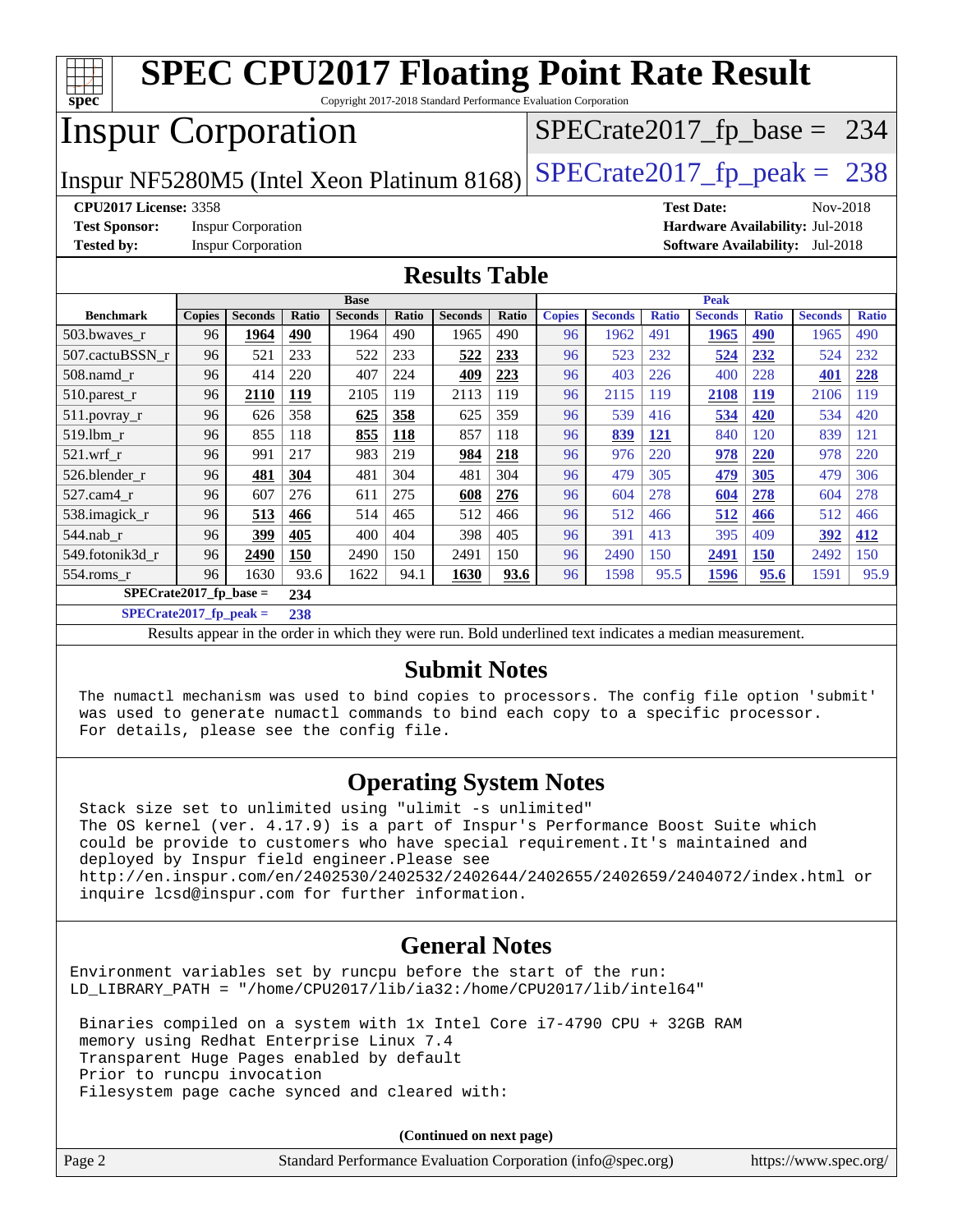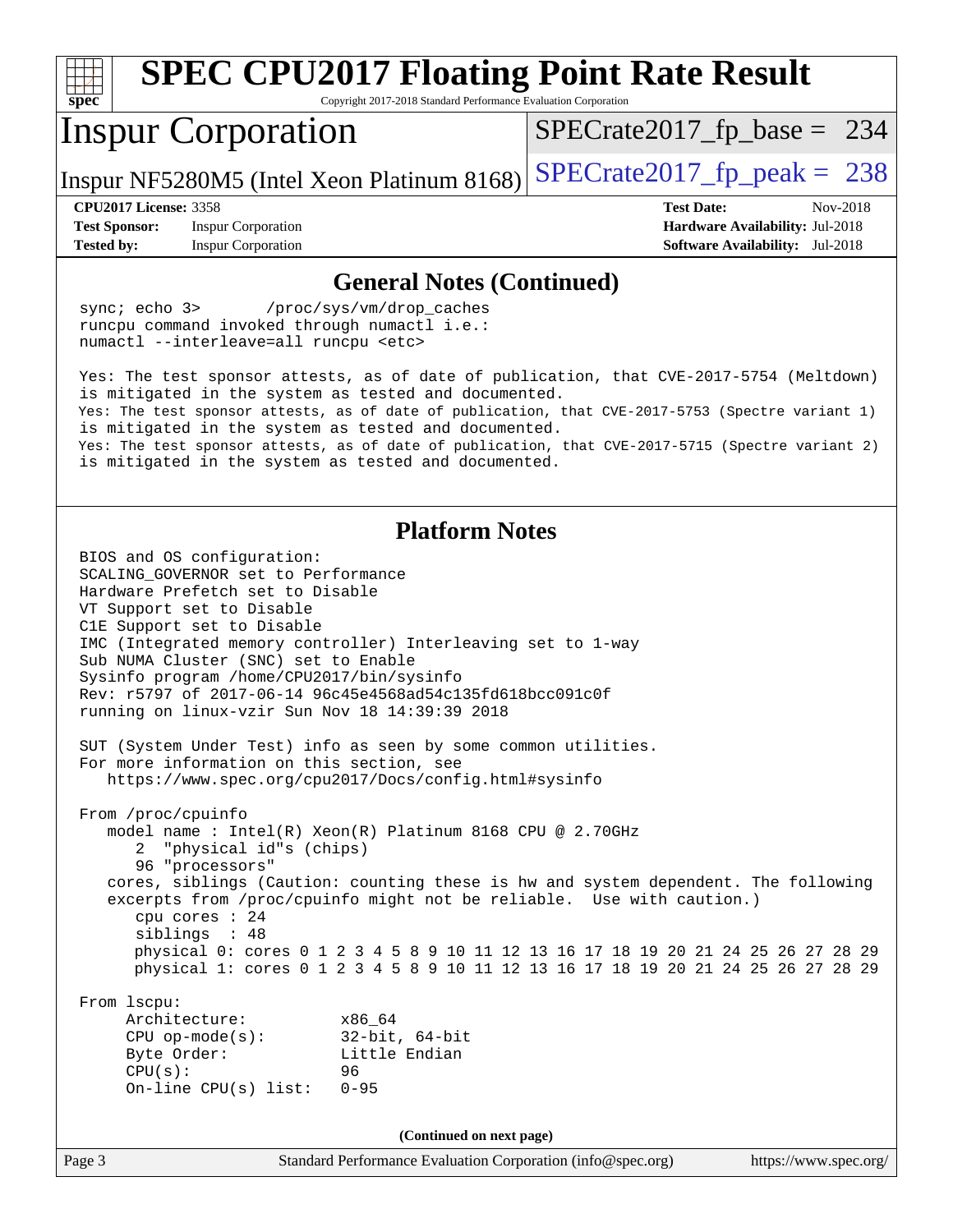| <b>SPEC CPU2017 Floating Point Rate Result</b><br>Copyright 2017-2018 Standard Performance Evaluation Corporation<br>$spec^*$                                                                                                                                                                                                                                                                                                                                                                                                                                                                                                                                                                                                                                                                                                                                                                                                                                                                                                                                                                                                                                                                                                                                                                                                                                                                             |                                                                                                                                                                                                                                                                                                                                                    |
|-----------------------------------------------------------------------------------------------------------------------------------------------------------------------------------------------------------------------------------------------------------------------------------------------------------------------------------------------------------------------------------------------------------------------------------------------------------------------------------------------------------------------------------------------------------------------------------------------------------------------------------------------------------------------------------------------------------------------------------------------------------------------------------------------------------------------------------------------------------------------------------------------------------------------------------------------------------------------------------------------------------------------------------------------------------------------------------------------------------------------------------------------------------------------------------------------------------------------------------------------------------------------------------------------------------------------------------------------------------------------------------------------------------|----------------------------------------------------------------------------------------------------------------------------------------------------------------------------------------------------------------------------------------------------------------------------------------------------------------------------------------------------|
| <b>Inspur Corporation</b>                                                                                                                                                                                                                                                                                                                                                                                                                                                                                                                                                                                                                                                                                                                                                                                                                                                                                                                                                                                                                                                                                                                                                                                                                                                                                                                                                                                 | $SPECrate2017_fp\_base = 234$                                                                                                                                                                                                                                                                                                                      |
| Inspur NF5280M5 (Intel Xeon Platinum 8168)                                                                                                                                                                                                                                                                                                                                                                                                                                                                                                                                                                                                                                                                                                                                                                                                                                                                                                                                                                                                                                                                                                                                                                                                                                                                                                                                                                | $SPECTate2017$ _fp_peak = 238                                                                                                                                                                                                                                                                                                                      |
| <b>CPU2017 License: 3358</b><br><b>Test Sponsor:</b><br><b>Inspur Corporation</b><br><b>Tested by:</b><br><b>Inspur Corporation</b>                                                                                                                                                                                                                                                                                                                                                                                                                                                                                                                                                                                                                                                                                                                                                                                                                                                                                                                                                                                                                                                                                                                                                                                                                                                                       | <b>Test Date:</b><br>Nov-2018<br>Hardware Availability: Jul-2018<br><b>Software Availability:</b> Jul-2018                                                                                                                                                                                                                                         |
| <b>Platform Notes (Continued)</b>                                                                                                                                                                                                                                                                                                                                                                                                                                                                                                                                                                                                                                                                                                                                                                                                                                                                                                                                                                                                                                                                                                                                                                                                                                                                                                                                                                         |                                                                                                                                                                                                                                                                                                                                                    |
| $\overline{a}$<br>Thread( $s$ ) per core:<br>24<br>Core(s) per socket:<br>2<br>Socket(s):<br>NUMA $node(s)$ :<br>4<br>Vendor ID:<br>GenuineIntel<br>CPU family:<br>6<br>Model:<br>85<br>Model name:<br>Stepping:<br>4<br>3400.006<br>CPU MHz:<br>3700.0000<br>$CPU$ max $MHz$ :<br>CPU min MHz:<br>1200.0000<br>5400.00<br>BogoMIPS:<br>Virtualization:<br>VT-x<br>Lld cache:<br>32K<br>Lli cache:<br>32K<br>L2 cache:<br>1024K<br>L3 cache:<br>33792K<br>NUMA node0 CPU(s):<br>NUMA nodel CPU(s):<br>NUMA $node2$ $CPU(s):$<br>NUMA node3 CPU(s):<br>Flagg:<br>pat pse36 clflush dts acpi mmx fxsr sse sse2 ss ht tm pbe syscall nx pdpe1gb rdtscp<br>lm constant_tsc art arch_perfmon pebs bts rep_good nopl xtopology nonstop_tsc cpuid<br>aperfmperf pni pclmulqdq dtes64 ds_cpl vmx smx est tm2 ssse3 sdbg fma cx16 xtpr pdcm<br>pcid dca sse4_1 sse4_2 x2apic movbe popcnt tsc_deadline_timer aes xsave avx f16c<br>rdrand lahf_lm abm 3dnowprefetch cpuid_fault epb cat_13 cdp_13 invpcid_single pti<br>intel_ppin mba tpr_shadow vnmi flexpriority ept vpid fsgsbase tsc_adjust bmil hle<br>avx2 smep bmi2 erms invpcid rtm cqm mpx rdt_a avx512f avx512dq rdseed adx smap<br>clflushopt clwb intel_pt avx512cd avx512bw avx512vl xsaveopt xsavec xgetbv1 xsaves<br>cqm_llc cqm_occup_llc cqm_mbm_total cqm_mbm_local dtherm ida arat pln pts hwp<br>hwp_act_window hwp_epp hwp_pkg_req pku ospke | $Intel(R) Xeon(R) Platinum 8168 CPU @ 2.70GHz$<br>$0-2, 6-8, 12-14, 18-20, 48-50, 54-56, 60-62, 66-68$<br>3-5, 9-11, 15-17, 21-23, 51-53, 57-59, 63-65, 69-71<br>24-26, 30-32, 36-38, 42-44, 72-74, 78-80, 84-86, 90-92<br>27-29, 33-35, 39-41, 45-47, 75-77, 81-83, 87-89, 93-95<br>fpu vme de pse tsc msr pae mce cx8 apic sep mtrr pge mca cmov |
| /proc/cpuinfo cache data<br>cache size : 33792 KB                                                                                                                                                                                                                                                                                                                                                                                                                                                                                                                                                                                                                                                                                                                                                                                                                                                                                                                                                                                                                                                                                                                                                                                                                                                                                                                                                         |                                                                                                                                                                                                                                                                                                                                                    |
| From numactl --hardware WARNING: a numactl 'node' might or might not correspond to a<br>physical chip.<br>$available: 4 nodes (0-3)$<br>node 0 cpus: 0 1 2 6 7 8 12 13 14 18 19 20 48 49 50 54 55 56 60 61 62 66 67 68<br>node 0 size: 192012 MB<br>node 0 free: 179829 MB<br>node 1 cpus: 3 4 5 9 10 11 15 16 17 21 22 23 51 52 53 57 58 59 63 64 65 69 70 71<br>node 1 size: 193531 MB<br>node 1 free: 183287 MB<br>node 2 cpus: 24 25 26 30 31 32 36 37 38 42 43 44 72 73 74 78 79 80 84 85 86 90 91 92                                                                                                                                                                                                                                                                                                                                                                                                                                                                                                                                                                                                                                                                                                                                                                                                                                                                                                |                                                                                                                                                                                                                                                                                                                                                    |
| (Continued on next page)<br>Standard Performance Evaluation Corporation (info@spec.org)<br>Page 4                                                                                                                                                                                                                                                                                                                                                                                                                                                                                                                                                                                                                                                                                                                                                                                                                                                                                                                                                                                                                                                                                                                                                                                                                                                                                                         | https://www.spec.org/                                                                                                                                                                                                                                                                                                                              |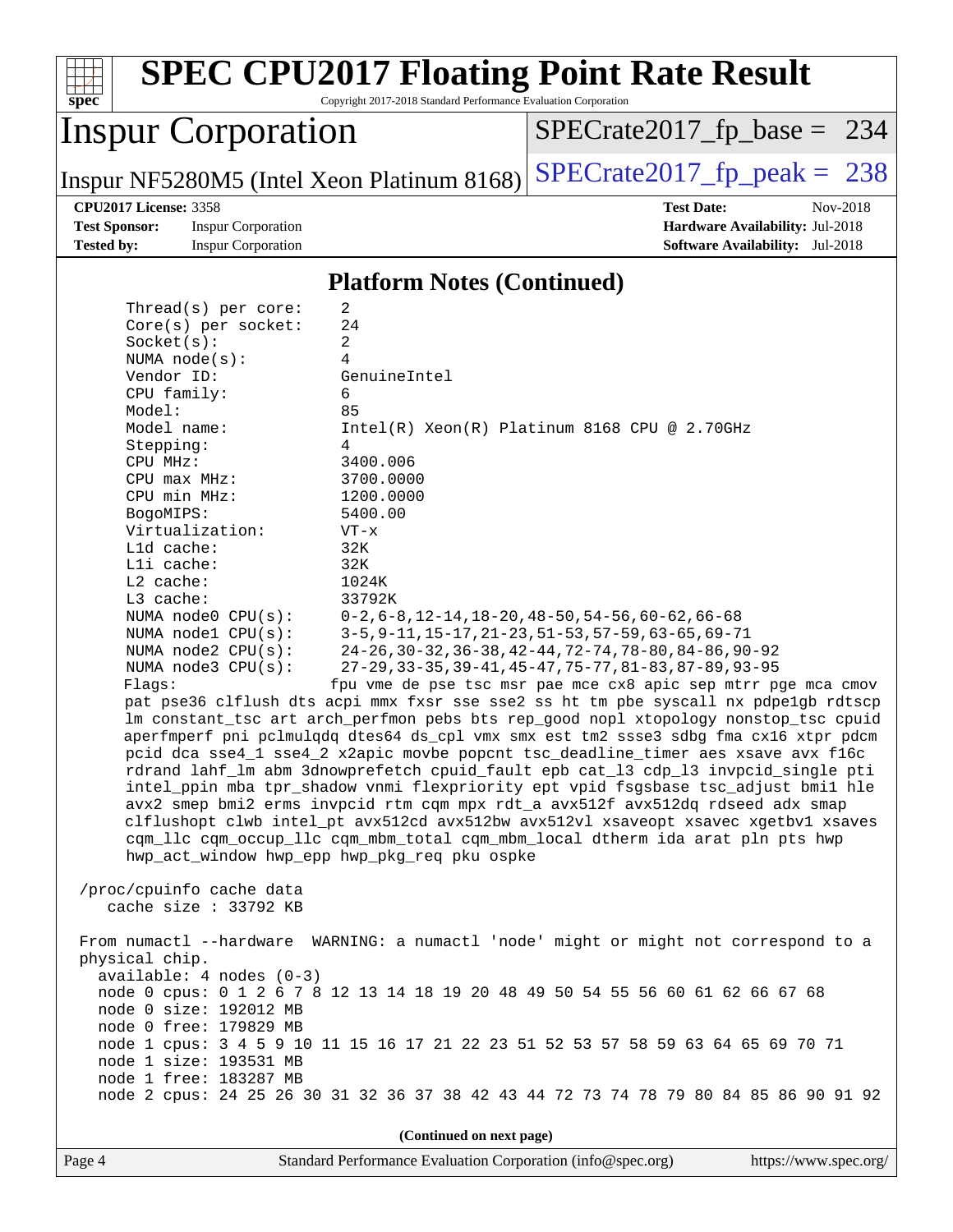| <b>SPEC CPU2017 Floating Point Rate Result</b><br>Copyright 2017-2018 Standard Performance Evaluation Corporation<br>$spec^*$                                                                                                                                                                                                                                                                                                      |                                                                                                     |  |  |  |
|------------------------------------------------------------------------------------------------------------------------------------------------------------------------------------------------------------------------------------------------------------------------------------------------------------------------------------------------------------------------------------------------------------------------------------|-----------------------------------------------------------------------------------------------------|--|--|--|
| <b>Inspur Corporation</b>                                                                                                                                                                                                                                                                                                                                                                                                          | $SPECrate2017_fp\_base = 234$                                                                       |  |  |  |
| Inspur NF5280M5 (Intel Xeon Platinum 8168)                                                                                                                                                                                                                                                                                                                                                                                         | $SPECrate2017_fp\_peak = 238$                                                                       |  |  |  |
| <b>CPU2017 License: 3358</b><br><b>Inspur Corporation</b><br><b>Test Sponsor:</b><br><b>Tested by:</b><br><b>Inspur Corporation</b>                                                                                                                                                                                                                                                                                                | <b>Test Date:</b><br>Nov-2018<br>Hardware Availability: Jul-2018<br>Software Availability: Jul-2018 |  |  |  |
| <b>Platform Notes (Continued)</b>                                                                                                                                                                                                                                                                                                                                                                                                  |                                                                                                     |  |  |  |
| node 2 size: 193531 MB<br>node 2 free: 183339 MB<br>node 3 cpus: 27 28 29 33 34 35 39 40 41 45 46 47 75 76 77 81 82 83 87 88 89 93 94 95<br>node 3 size: 193385 MB<br>node 3 free: 183178 MB<br>node distances:<br>$\mathbf{1}$<br>2<br>node<br>0<br>3<br>0 :<br>10<br>21<br>21<br>11<br>1:<br>11<br>10<br>21<br>21<br>21<br>21<br>11<br>2:<br>10<br>3:<br>21<br>21<br>11<br>10<br>From /proc/meminfo<br>MemTotal:<br>790999804 kB |                                                                                                     |  |  |  |
| HugePages_Total:<br>0<br>Hugepagesize:<br>2048 kB<br>/usr/bin/lsb_release -d<br>SUSE Linux Enterprise Server 12 SP2<br>From /etc/*release* /etc/*version*<br>SuSE-release:<br>SUSE Linux Enterprise Server 12 (x86_64)<br>$VERSION = 12$<br>$PATCHLEVEL = 2$                                                                                                                                                                       |                                                                                                     |  |  |  |
| # This file is deprecated and will be removed in a future service pack or release.<br># Please check /etc/os-release for details about this release.<br>os-release:<br>NAME="SLES"<br>VERSION="12-SP2"<br>VERSION_ID="12.2"<br>PRETTY_NAME="SUSE Linux Enterprise Server 12 SP2"<br>ID="sles"<br>$ANSI$ _COLOR=" $0:32$ "<br>CPE_NAME="cpe:/o:suse:sles:12:sp2"                                                                    |                                                                                                     |  |  |  |
| uname $-a$ :<br>Linux linux-vzir 4.17.9-69-default #1 SMP Wed Jul 25 10:40:26 CST 2018 x86_64 x86_64<br>x86_64 GNU/Linux                                                                                                                                                                                                                                                                                                           |                                                                                                     |  |  |  |
| run-level 3 Nov 14 15:53 last=5<br>SPEC is set to: /home/CPU2017<br>Size Used Avail Use% Mounted on<br>Filesystem<br>Type<br>/dev/sda4<br>xfs<br>145G<br>95G<br>50G 66% / home                                                                                                                                                                                                                                                     |                                                                                                     |  |  |  |
| Additional information from dmidecode follows. WARNING: Use caution when you interpret                                                                                                                                                                                                                                                                                                                                             |                                                                                                     |  |  |  |
| (Continued on next page)                                                                                                                                                                                                                                                                                                                                                                                                           |                                                                                                     |  |  |  |
| Page 5<br>Standard Performance Evaluation Corporation (info@spec.org)                                                                                                                                                                                                                                                                                                                                                              | https://www.spec.org/                                                                               |  |  |  |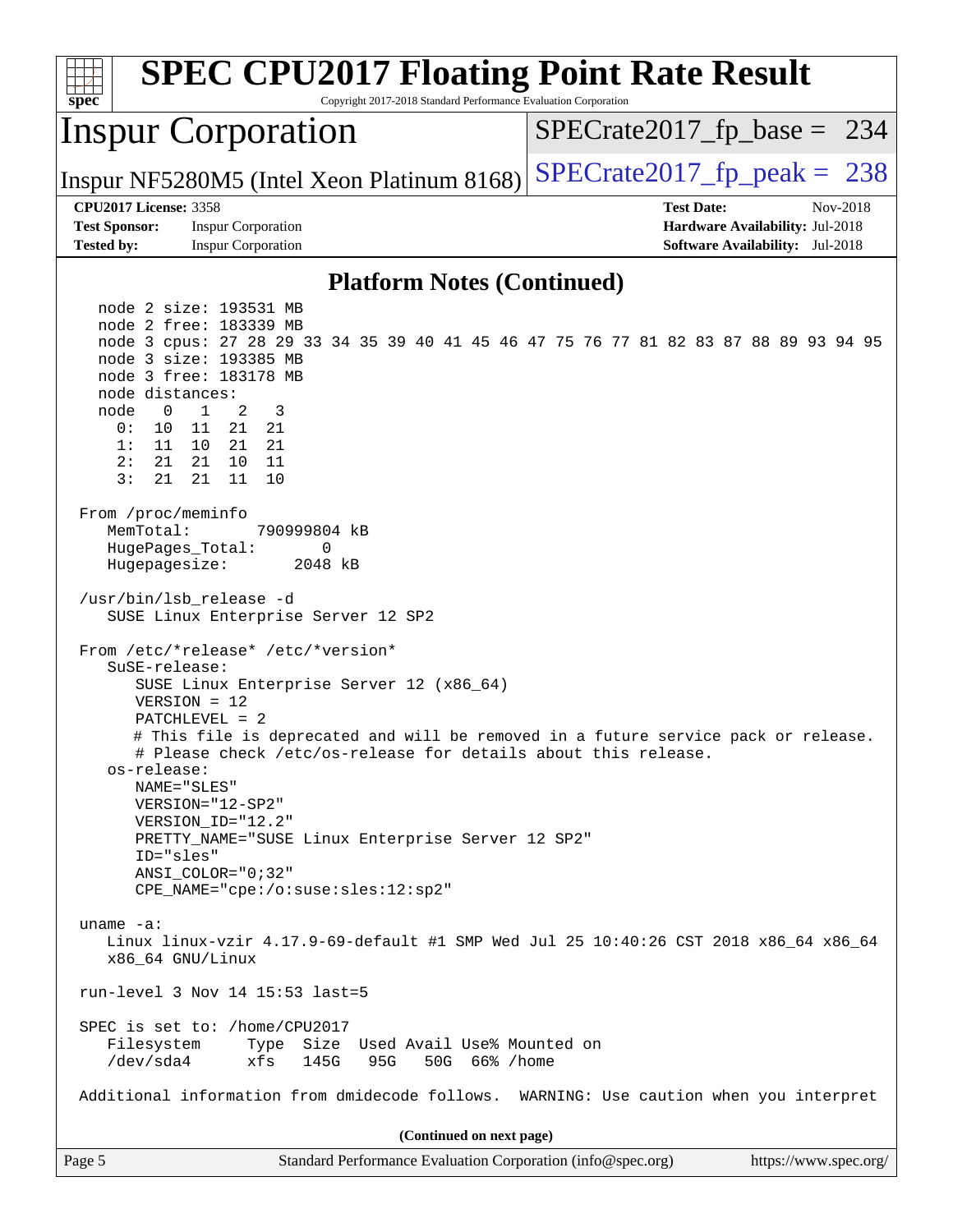

# **[SPEC CPU2017 Floating Point Rate Result](http://www.spec.org/auto/cpu2017/Docs/result-fields.html#SPECCPU2017FloatingPointRateResult)**

Copyright 2017-2018 Standard Performance Evaluation Corporation

## Inspur Corporation

[SPECrate2017\\_fp\\_base =](http://www.spec.org/auto/cpu2017/Docs/result-fields.html#SPECrate2017fpbase) 234

Inspur NF5280M5 (Intel Xeon Platinum 8168) [SPECrate2017\\_fp\\_peak =](http://www.spec.org/auto/cpu2017/Docs/result-fields.html#SPECrate2017fppeak)  $238$ 

**[Test Sponsor:](http://www.spec.org/auto/cpu2017/Docs/result-fields.html#TestSponsor)** Inspur Corporation **[Hardware Availability:](http://www.spec.org/auto/cpu2017/Docs/result-fields.html#HardwareAvailability)** Jul-2018 **[Tested by:](http://www.spec.org/auto/cpu2017/Docs/result-fields.html#Testedby)** Inspur Corporation **[Software Availability:](http://www.spec.org/auto/cpu2017/Docs/result-fields.html#SoftwareAvailability)** Jul-2018

**[CPU2017 License:](http://www.spec.org/auto/cpu2017/Docs/result-fields.html#CPU2017License)** 3358 **[Test Date:](http://www.spec.org/auto/cpu2017/Docs/result-fields.html#TestDate)** Nov-2018

#### **[Platform Notes \(Continued\)](http://www.spec.org/auto/cpu2017/Docs/result-fields.html#PlatformNotes)**

 this section. The 'dmidecode' program reads system data which is "intended to allow hardware to be accurately determined", but the intent may not be met, as there are frequent changes to hardware, firmware, and the "DMTF SMBIOS" standard. BIOS Inspur 4.0.4 07/19/2018 Memory:

24x Samsung M393A4K40CB2-CTD 32 GB 2 rank 2666

(End of data from sysinfo program)

#### **[Compiler Version Notes](http://www.spec.org/auto/cpu2017/Docs/result-fields.html#CompilerVersionNotes)**

| 519.1bm_r(base) 538.imagick_r(base, peak) 544.nab_r(base)<br>CC.                                                                                                                              |  |  |  |  |  |
|-----------------------------------------------------------------------------------------------------------------------------------------------------------------------------------------------|--|--|--|--|--|
| icc (ICC) 18.0.0 20170811<br>Copyright (C) 1985-2017 Intel Corporation. All rights reserved.                                                                                                  |  |  |  |  |  |
| 519.1bm $r(\text{peak})$ 544.nab $r(\text{peak})$<br>CC.                                                                                                                                      |  |  |  |  |  |
| icc (ICC) 18.0.0 20170811<br>Copyright (C) 1985-2017 Intel Corporation. All rights reserved.                                                                                                  |  |  |  |  |  |
| CXXC 508. namd $r(base)$ 510. parest $r(base)$                                                                                                                                                |  |  |  |  |  |
| icpc (ICC) 18.0.0 20170811<br>Copyright (C) 1985-2017 Intel Corporation. All rights reserved.                                                                                                 |  |  |  |  |  |
| CXXC 508.namd_r(peak) 510.parest_r(peak)                                                                                                                                                      |  |  |  |  |  |
| icpc (ICC) 18.0.0 20170811<br>Copyright (C) 1985-2017 Intel Corporation. All rights reserved.                                                                                                 |  |  |  |  |  |
| 511.povray_r(base) 526.blender_r(base)<br>CC.                                                                                                                                                 |  |  |  |  |  |
| icpc (ICC) 18.0.0 20170811<br>Copyright (C) 1985-2017 Intel Corporation. All rights reserved.<br>icc (ICC) 18.0.0 20170811<br>Copyright (C) 1985-2017 Intel Corporation. All rights reserved. |  |  |  |  |  |
| (Continued on next page)                                                                                                                                                                      |  |  |  |  |  |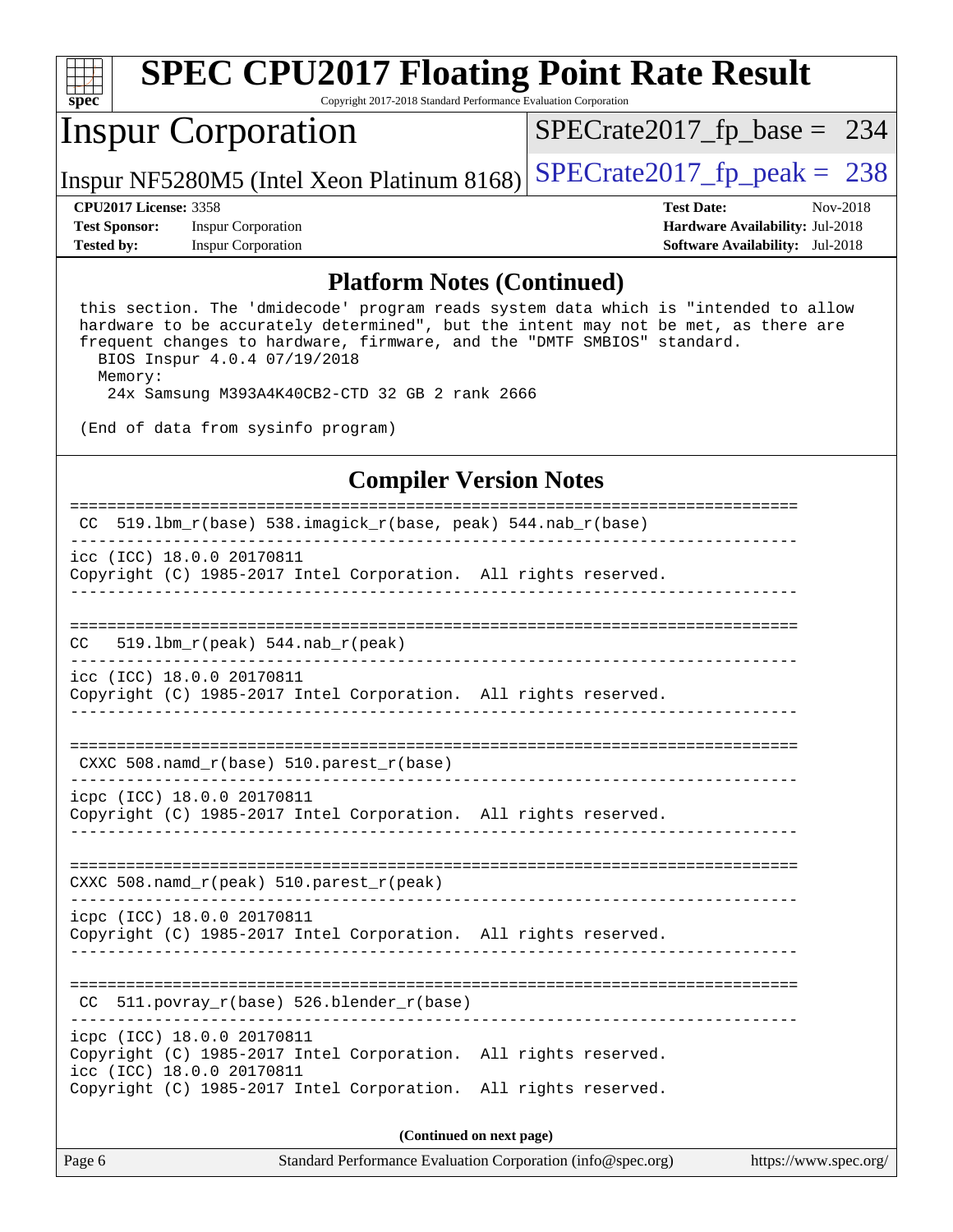| <b>SPEC CPU2017 Floating Point Rate Result</b><br>Copyright 2017-2018 Standard Performance Evaluation Corporation<br>$sp\overline{ec}$ |                                                                                                            |  |  |  |
|----------------------------------------------------------------------------------------------------------------------------------------|------------------------------------------------------------------------------------------------------------|--|--|--|
| <b>Inspur Corporation</b>                                                                                                              | $SPECrate2017_fp\_base = 234$                                                                              |  |  |  |
| Inspur NF5280M5 (Intel Xeon Platinum 8168)                                                                                             | $SPECTate2017$ _fp_peak = 238                                                                              |  |  |  |
| <b>CPU2017 License: 3358</b><br><b>Inspur Corporation</b><br><b>Test Sponsor:</b><br><b>Tested by:</b><br><b>Inspur Corporation</b>    | Nov-2018<br><b>Test Date:</b><br>Hardware Availability: Jul-2018<br><b>Software Availability:</b> Jul-2018 |  |  |  |
| <b>Compiler Version Notes (Continued)</b>                                                                                              |                                                                                                            |  |  |  |
|                                                                                                                                        |                                                                                                            |  |  |  |
| $511. povray_r (peak) 526. blender_r (peak)$<br>CC.                                                                                    |                                                                                                            |  |  |  |
| icpc (ICC) 18.0.0 20170811<br>Copyright (C) 1985-2017 Intel Corporation. All rights reserved.<br>icc (ICC) 18.0.0 20170811             |                                                                                                            |  |  |  |
| Copyright (C) 1985-2017 Intel Corporation. All rights reserved.                                                                        |                                                                                                            |  |  |  |
| 507.cactuBSSN_r(base)<br>FC.                                                                                                           |                                                                                                            |  |  |  |
| icpc (ICC) 18.0.0 20170811<br>Copyright (C) 1985-2017 Intel Corporation. All rights reserved.<br>icc (ICC) 18.0.0 20170811             |                                                                                                            |  |  |  |
| Copyright (C) 1985-2017 Intel Corporation. All rights reserved.<br>ifort (IFORT) 18.0.0 20170811                                       |                                                                                                            |  |  |  |
| Copyright (C) 1985-2017 Intel Corporation. All rights reserved.                                                                        |                                                                                                            |  |  |  |
| FC<br>507.cactuBSSN_r(peak)                                                                                                            |                                                                                                            |  |  |  |
| icpc (ICC) 18.0.0 20170811<br>Copyright (C) 1985-2017 Intel Corporation. All rights reserved.<br>icc (ICC) 18.0.0 20170811             |                                                                                                            |  |  |  |
| Copyright (C) 1985-2017 Intel Corporation. All rights reserved.<br>ifort (IFORT) 18.0.0 20170811                                       |                                                                                                            |  |  |  |
| Copyright (C) 1985-2017 Intel Corporation. All rights reserved.                                                                        |                                                                                                            |  |  |  |
| FC 503.bwaves_r(base, peak) 549.fotonik3d_r(base, peak) 554.roms_r(base)                                                               |                                                                                                            |  |  |  |
| ifort (IFORT) 18.0.0 20170811<br>Copyright (C) 1985-2017 Intel Corporation. All rights reserved.                                       |                                                                                                            |  |  |  |
| 554.roms_r(peak)<br>FC                                                                                                                 |                                                                                                            |  |  |  |
| ifort (IFORT) 18.0.0 20170811<br>Copyright (C) 1985-2017 Intel Corporation. All rights reserved.                                       |                                                                                                            |  |  |  |
| (Continued on next page)                                                                                                               |                                                                                                            |  |  |  |

Page 7 Standard Performance Evaluation Corporation [\(info@spec.org\)](mailto:info@spec.org) <https://www.spec.org/>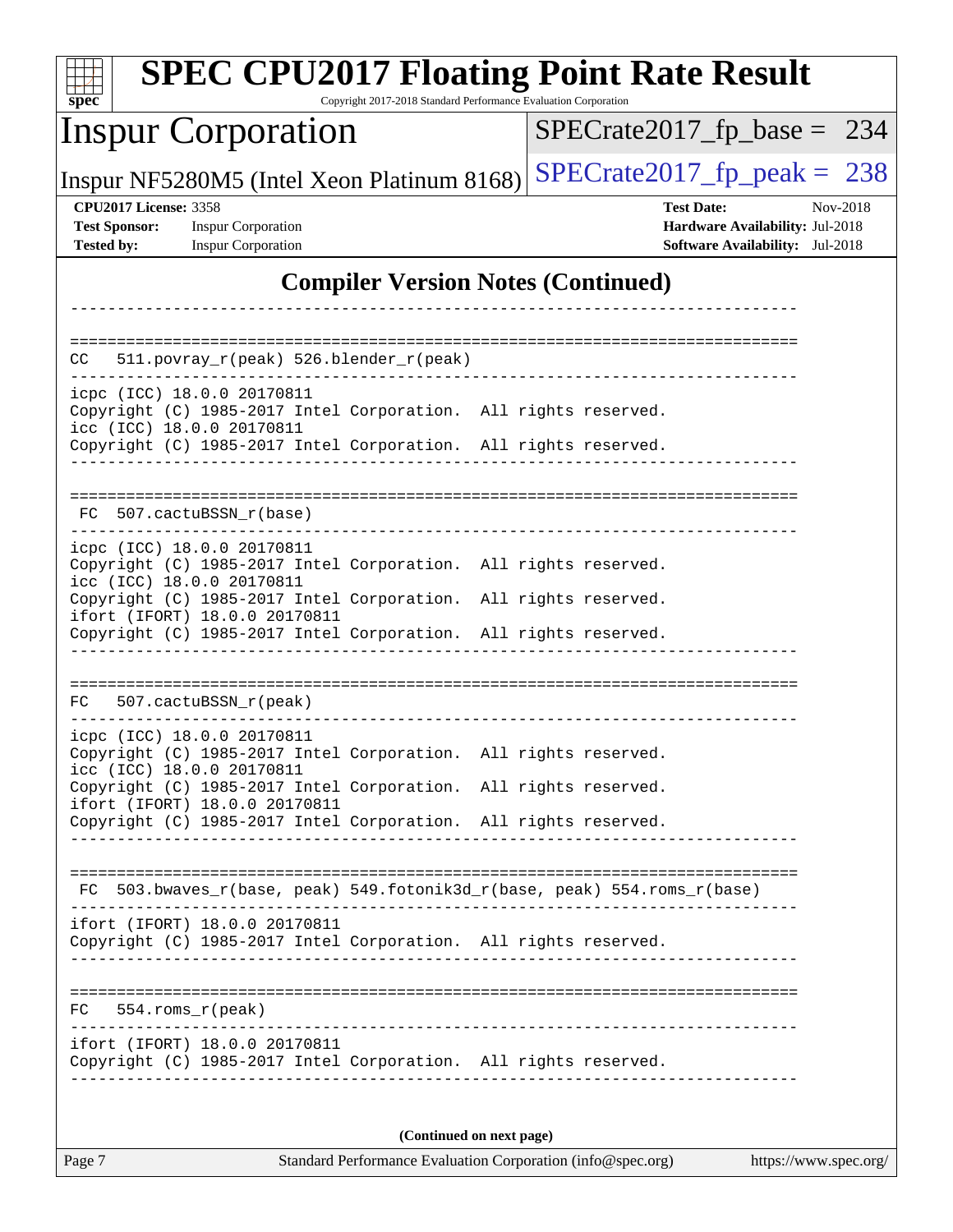|                                                                                          | <b>SPEC CPU2017 Floating Point Rate Result</b>                                                                                |                                        |  |  |
|------------------------------------------------------------------------------------------|-------------------------------------------------------------------------------------------------------------------------------|----------------------------------------|--|--|
| $spec^*$                                                                                 | Copyright 2017-2018 Standard Performance Evaluation Corporation                                                               |                                        |  |  |
|                                                                                          | <b>Inspur Corporation</b>                                                                                                     | $SPECrate2017_fp\_base = 234$          |  |  |
|                                                                                          | Inspur NF5280M5 (Intel Xeon Platinum 8168)                                                                                    | $SPECrate2017fp peak = 238$            |  |  |
|                                                                                          | <b>CPU2017 License: 3358</b>                                                                                                  | <b>Test Date:</b><br>Nov-2018          |  |  |
| <b>Test Sponsor:</b>                                                                     | <b>Inspur Corporation</b>                                                                                                     | <b>Hardware Availability: Jul-2018</b> |  |  |
| <b>Tested by:</b>                                                                        | <b>Inspur Corporation</b>                                                                                                     | <b>Software Availability:</b> Jul-2018 |  |  |
| <b>Compiler Version Notes (Continued)</b><br>521.wrf $r(base)$ 527.cam4 $r(base)$<br>CC. |                                                                                                                               |                                        |  |  |
|                                                                                          | ifort (IFORT) 18.0.0 20170811<br>Copyright (C) 1985-2017 Intel Corporation. All rights reserved.<br>icc (ICC) 18.0.0 20170811 |                                        |  |  |
|                                                                                          | Copyright (C) 1985-2017 Intel Corporation. All rights reserved.                                                               |                                        |  |  |

------------------------------------------------------------------------------ ============================================================================== CC 521.wrf\_r(peak) 527.cam4\_r(peak) ----------------------------------------------------------------------------- ifort (IFORT) 18.0.0 20170811 Copyright (C) 1985-2017 Intel Corporation. All rights reserved. icc (ICC) 18.0.0 20170811 Copyright (C) 1985-2017 Intel Corporation. All rights reserved. ------------------------------------------------------------------------------

## **[Base Compiler Invocation](http://www.spec.org/auto/cpu2017/Docs/result-fields.html#BaseCompilerInvocation)**

[C benchmarks](http://www.spec.org/auto/cpu2017/Docs/result-fields.html#Cbenchmarks): [icc](http://www.spec.org/cpu2017/results/res2018q4/cpu2017-20181126-09874.flags.html#user_CCbase_intel_icc_18.0_66fc1ee009f7361af1fbd72ca7dcefbb700085f36577c54f309893dd4ec40d12360134090235512931783d35fd58c0460139e722d5067c5574d8eaf2b3e37e92)

[C++ benchmarks:](http://www.spec.org/auto/cpu2017/Docs/result-fields.html#CXXbenchmarks) [icpc](http://www.spec.org/cpu2017/results/res2018q4/cpu2017-20181126-09874.flags.html#user_CXXbase_intel_icpc_18.0_c510b6838c7f56d33e37e94d029a35b4a7bccf4766a728ee175e80a419847e808290a9b78be685c44ab727ea267ec2f070ec5dc83b407c0218cded6866a35d07)

[Fortran benchmarks](http://www.spec.org/auto/cpu2017/Docs/result-fields.html#Fortranbenchmarks): [ifort](http://www.spec.org/cpu2017/results/res2018q4/cpu2017-20181126-09874.flags.html#user_FCbase_intel_ifort_18.0_8111460550e3ca792625aed983ce982f94888b8b503583aa7ba2b8303487b4d8a21a13e7191a45c5fd58ff318f48f9492884d4413fa793fd88dd292cad7027ca)

[Benchmarks using both Fortran and C](http://www.spec.org/auto/cpu2017/Docs/result-fields.html#BenchmarksusingbothFortranandC): [ifort](http://www.spec.org/cpu2017/results/res2018q4/cpu2017-20181126-09874.flags.html#user_CC_FCbase_intel_ifort_18.0_8111460550e3ca792625aed983ce982f94888b8b503583aa7ba2b8303487b4d8a21a13e7191a45c5fd58ff318f48f9492884d4413fa793fd88dd292cad7027ca) [icc](http://www.spec.org/cpu2017/results/res2018q4/cpu2017-20181126-09874.flags.html#user_CC_FCbase_intel_icc_18.0_66fc1ee009f7361af1fbd72ca7dcefbb700085f36577c54f309893dd4ec40d12360134090235512931783d35fd58c0460139e722d5067c5574d8eaf2b3e37e92)

[Benchmarks using both C and C++](http://www.spec.org/auto/cpu2017/Docs/result-fields.html#BenchmarksusingbothCandCXX): [icpc](http://www.spec.org/cpu2017/results/res2018q4/cpu2017-20181126-09874.flags.html#user_CC_CXXbase_intel_icpc_18.0_c510b6838c7f56d33e37e94d029a35b4a7bccf4766a728ee175e80a419847e808290a9b78be685c44ab727ea267ec2f070ec5dc83b407c0218cded6866a35d07) [icc](http://www.spec.org/cpu2017/results/res2018q4/cpu2017-20181126-09874.flags.html#user_CC_CXXbase_intel_icc_18.0_66fc1ee009f7361af1fbd72ca7dcefbb700085f36577c54f309893dd4ec40d12360134090235512931783d35fd58c0460139e722d5067c5574d8eaf2b3e37e92)

[Benchmarks using Fortran, C, and C++:](http://www.spec.org/auto/cpu2017/Docs/result-fields.html#BenchmarksusingFortranCandCXX) [icpc](http://www.spec.org/cpu2017/results/res2018q4/cpu2017-20181126-09874.flags.html#user_CC_CXX_FCbase_intel_icpc_18.0_c510b6838c7f56d33e37e94d029a35b4a7bccf4766a728ee175e80a419847e808290a9b78be685c44ab727ea267ec2f070ec5dc83b407c0218cded6866a35d07) [icc](http://www.spec.org/cpu2017/results/res2018q4/cpu2017-20181126-09874.flags.html#user_CC_CXX_FCbase_intel_icc_18.0_66fc1ee009f7361af1fbd72ca7dcefbb700085f36577c54f309893dd4ec40d12360134090235512931783d35fd58c0460139e722d5067c5574d8eaf2b3e37e92) [ifort](http://www.spec.org/cpu2017/results/res2018q4/cpu2017-20181126-09874.flags.html#user_CC_CXX_FCbase_intel_ifort_18.0_8111460550e3ca792625aed983ce982f94888b8b503583aa7ba2b8303487b4d8a21a13e7191a45c5fd58ff318f48f9492884d4413fa793fd88dd292cad7027ca)

#### **[Base Portability Flags](http://www.spec.org/auto/cpu2017/Docs/result-fields.html#BasePortabilityFlags)**

 503.bwaves\_r: [-DSPEC\\_LP64](http://www.spec.org/cpu2017/results/res2018q4/cpu2017-20181126-09874.flags.html#suite_basePORTABILITY503_bwaves_r_DSPEC_LP64) 507.cactuBSSN\_r: [-DSPEC\\_LP64](http://www.spec.org/cpu2017/results/res2018q4/cpu2017-20181126-09874.flags.html#suite_basePORTABILITY507_cactuBSSN_r_DSPEC_LP64) 508.namd\_r: [-DSPEC\\_LP64](http://www.spec.org/cpu2017/results/res2018q4/cpu2017-20181126-09874.flags.html#suite_basePORTABILITY508_namd_r_DSPEC_LP64)

**(Continued on next page)**

Page 8 Standard Performance Evaluation Corporation [\(info@spec.org\)](mailto:info@spec.org) <https://www.spec.org/>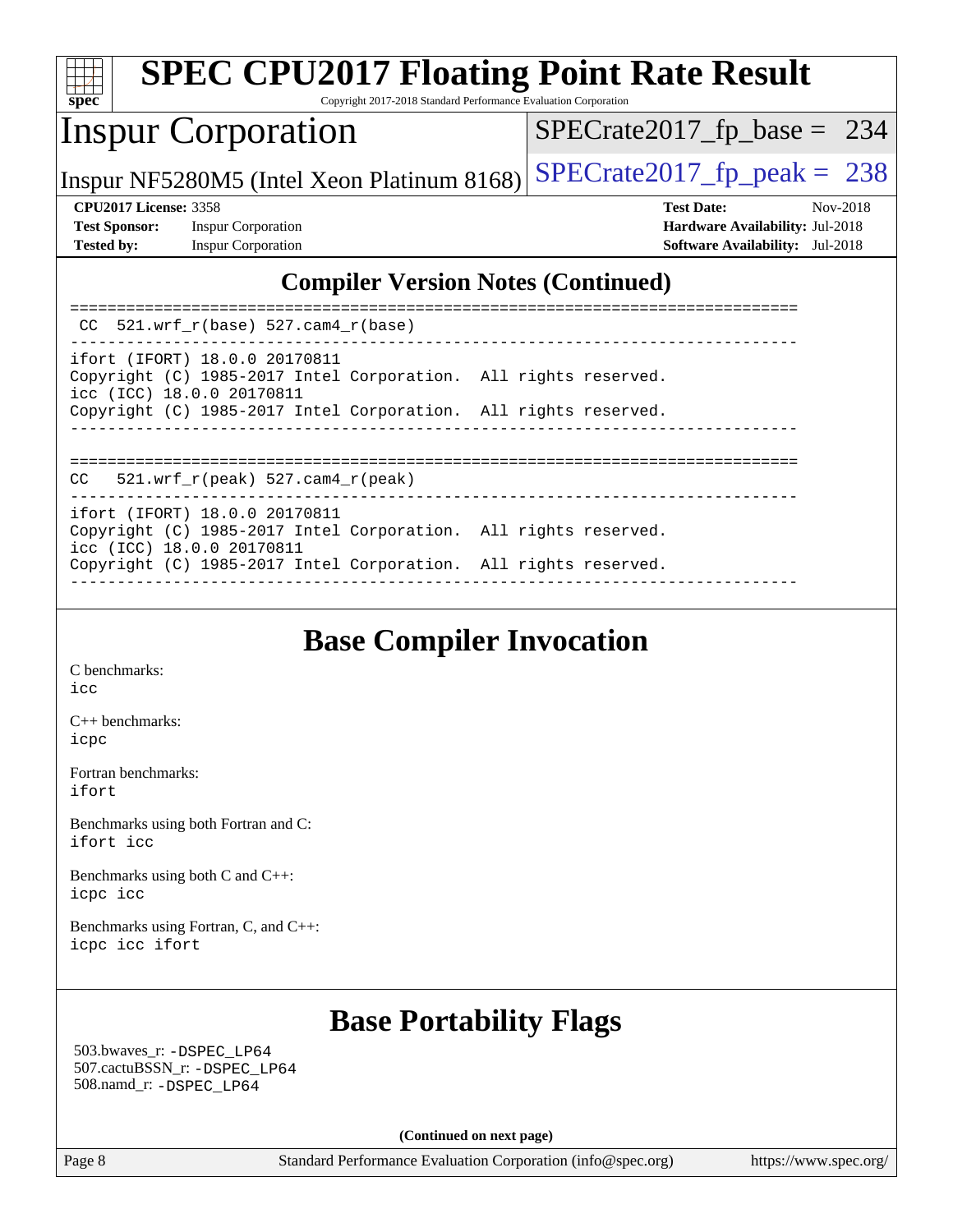

# **[SPEC CPU2017 Floating Point Rate Result](http://www.spec.org/auto/cpu2017/Docs/result-fields.html#SPECCPU2017FloatingPointRateResult)**

Copyright 2017-2018 Standard Performance Evaluation Corporation

## Inspur Corporation

 $SPECTate2017_fp\_base = 234$ 

Inspur NF5280M5 (Intel Xeon Platinum 8168) [SPECrate2017\\_fp\\_peak =](http://www.spec.org/auto/cpu2017/Docs/result-fields.html#SPECrate2017fppeak)  $238$ 

**[Test Sponsor:](http://www.spec.org/auto/cpu2017/Docs/result-fields.html#TestSponsor)** Inspur Corporation **[Hardware Availability:](http://www.spec.org/auto/cpu2017/Docs/result-fields.html#HardwareAvailability)** Jul-2018 **[Tested by:](http://www.spec.org/auto/cpu2017/Docs/result-fields.html#Testedby)** Inspur Corporation **[Software Availability:](http://www.spec.org/auto/cpu2017/Docs/result-fields.html#SoftwareAvailability)** Jul-2018

**[CPU2017 License:](http://www.spec.org/auto/cpu2017/Docs/result-fields.html#CPU2017License)** 3358 **[Test Date:](http://www.spec.org/auto/cpu2017/Docs/result-fields.html#TestDate)** Nov-2018

## **[Base Portability Flags \(Continued\)](http://www.spec.org/auto/cpu2017/Docs/result-fields.html#BasePortabilityFlags)**

 510.parest\_r: [-DSPEC\\_LP64](http://www.spec.org/cpu2017/results/res2018q4/cpu2017-20181126-09874.flags.html#suite_basePORTABILITY510_parest_r_DSPEC_LP64) 511.povray\_r: [-DSPEC\\_LP64](http://www.spec.org/cpu2017/results/res2018q4/cpu2017-20181126-09874.flags.html#suite_basePORTABILITY511_povray_r_DSPEC_LP64) 519.lbm\_r: [-DSPEC\\_LP64](http://www.spec.org/cpu2017/results/res2018q4/cpu2017-20181126-09874.flags.html#suite_basePORTABILITY519_lbm_r_DSPEC_LP64) 521.wrf\_r: [-DSPEC\\_LP64](http://www.spec.org/cpu2017/results/res2018q4/cpu2017-20181126-09874.flags.html#suite_basePORTABILITY521_wrf_r_DSPEC_LP64) [-DSPEC\\_CASE\\_FLAG](http://www.spec.org/cpu2017/results/res2018q4/cpu2017-20181126-09874.flags.html#b521.wrf_r_baseCPORTABILITY_DSPEC_CASE_FLAG) [-convert big\\_endian](http://www.spec.org/cpu2017/results/res2018q4/cpu2017-20181126-09874.flags.html#user_baseFPORTABILITY521_wrf_r_convert_big_endian_c3194028bc08c63ac5d04de18c48ce6d347e4e562e8892b8bdbdc0214820426deb8554edfa529a3fb25a586e65a3d812c835984020483e7e73212c4d31a38223) 526.blender\_r: [-DSPEC\\_LP64](http://www.spec.org/cpu2017/results/res2018q4/cpu2017-20181126-09874.flags.html#suite_basePORTABILITY526_blender_r_DSPEC_LP64) [-DSPEC\\_LINUX](http://www.spec.org/cpu2017/results/res2018q4/cpu2017-20181126-09874.flags.html#b526.blender_r_baseCPORTABILITY_DSPEC_LINUX) [-funsigned-char](http://www.spec.org/cpu2017/results/res2018q4/cpu2017-20181126-09874.flags.html#user_baseCPORTABILITY526_blender_r_force_uchar_40c60f00ab013830e2dd6774aeded3ff59883ba5a1fc5fc14077f794d777847726e2a5858cbc7672e36e1b067e7e5c1d9a74f7176df07886a243d7cc18edfe67) 527.cam4\_r: [-DSPEC\\_LP64](http://www.spec.org/cpu2017/results/res2018q4/cpu2017-20181126-09874.flags.html#suite_basePORTABILITY527_cam4_r_DSPEC_LP64) [-DSPEC\\_CASE\\_FLAG](http://www.spec.org/cpu2017/results/res2018q4/cpu2017-20181126-09874.flags.html#b527.cam4_r_baseCPORTABILITY_DSPEC_CASE_FLAG) 538.imagick\_r: [-DSPEC\\_LP64](http://www.spec.org/cpu2017/results/res2018q4/cpu2017-20181126-09874.flags.html#suite_basePORTABILITY538_imagick_r_DSPEC_LP64) 544.nab\_r: [-DSPEC\\_LP64](http://www.spec.org/cpu2017/results/res2018q4/cpu2017-20181126-09874.flags.html#suite_basePORTABILITY544_nab_r_DSPEC_LP64) 549.fotonik3d\_r: [-DSPEC\\_LP64](http://www.spec.org/cpu2017/results/res2018q4/cpu2017-20181126-09874.flags.html#suite_basePORTABILITY549_fotonik3d_r_DSPEC_LP64) 554.roms\_r: [-DSPEC\\_LP64](http://www.spec.org/cpu2017/results/res2018q4/cpu2017-20181126-09874.flags.html#suite_basePORTABILITY554_roms_r_DSPEC_LP64)

#### **[Base Optimization Flags](http://www.spec.org/auto/cpu2017/Docs/result-fields.html#BaseOptimizationFlags)**

[C benchmarks](http://www.spec.org/auto/cpu2017/Docs/result-fields.html#Cbenchmarks):

[-xCORE-AVX2](http://www.spec.org/cpu2017/results/res2018q4/cpu2017-20181126-09874.flags.html#user_CCbase_f-xCORE-AVX2) [-ipo](http://www.spec.org/cpu2017/results/res2018q4/cpu2017-20181126-09874.flags.html#user_CCbase_f-ipo) [-O3](http://www.spec.org/cpu2017/results/res2018q4/cpu2017-20181126-09874.flags.html#user_CCbase_f-O3) [-no-prec-div](http://www.spec.org/cpu2017/results/res2018q4/cpu2017-20181126-09874.flags.html#user_CCbase_f-no-prec-div) [-qopt-prefetch](http://www.spec.org/cpu2017/results/res2018q4/cpu2017-20181126-09874.flags.html#user_CCbase_f-qopt-prefetch) [-ffinite-math-only](http://www.spec.org/cpu2017/results/res2018q4/cpu2017-20181126-09874.flags.html#user_CCbase_f_finite_math_only_cb91587bd2077682c4b38af759c288ed7c732db004271a9512da14a4f8007909a5f1427ecbf1a0fb78ff2a814402c6114ac565ca162485bbcae155b5e4258871) [-qopt-mem-layout-trans=3](http://www.spec.org/cpu2017/results/res2018q4/cpu2017-20181126-09874.flags.html#user_CCbase_f-qopt-mem-layout-trans_de80db37974c74b1f0e20d883f0b675c88c3b01e9d123adea9b28688d64333345fb62bc4a798493513fdb68f60282f9a726aa07f478b2f7113531aecce732043) [C++ benchmarks:](http://www.spec.org/auto/cpu2017/Docs/result-fields.html#CXXbenchmarks) [-xCORE-AVX2](http://www.spec.org/cpu2017/results/res2018q4/cpu2017-20181126-09874.flags.html#user_CXXbase_f-xCORE-AVX2) [-ipo](http://www.spec.org/cpu2017/results/res2018q4/cpu2017-20181126-09874.flags.html#user_CXXbase_f-ipo) [-O3](http://www.spec.org/cpu2017/results/res2018q4/cpu2017-20181126-09874.flags.html#user_CXXbase_f-O3) [-no-prec-div](http://www.spec.org/cpu2017/results/res2018q4/cpu2017-20181126-09874.flags.html#user_CXXbase_f-no-prec-div) [-qopt-prefetch](http://www.spec.org/cpu2017/results/res2018q4/cpu2017-20181126-09874.flags.html#user_CXXbase_f-qopt-prefetch) [-ffinite-math-only](http://www.spec.org/cpu2017/results/res2018q4/cpu2017-20181126-09874.flags.html#user_CXXbase_f_finite_math_only_cb91587bd2077682c4b38af759c288ed7c732db004271a9512da14a4f8007909a5f1427ecbf1a0fb78ff2a814402c6114ac565ca162485bbcae155b5e4258871) [-qopt-mem-layout-trans=3](http://www.spec.org/cpu2017/results/res2018q4/cpu2017-20181126-09874.flags.html#user_CXXbase_f-qopt-mem-layout-trans_de80db37974c74b1f0e20d883f0b675c88c3b01e9d123adea9b28688d64333345fb62bc4a798493513fdb68f60282f9a726aa07f478b2f7113531aecce732043) [Fortran benchmarks](http://www.spec.org/auto/cpu2017/Docs/result-fields.html#Fortranbenchmarks): [-xCORE-AVX2](http://www.spec.org/cpu2017/results/res2018q4/cpu2017-20181126-09874.flags.html#user_FCbase_f-xCORE-AVX2) [-ipo](http://www.spec.org/cpu2017/results/res2018q4/cpu2017-20181126-09874.flags.html#user_FCbase_f-ipo) [-O3](http://www.spec.org/cpu2017/results/res2018q4/cpu2017-20181126-09874.flags.html#user_FCbase_f-O3) [-no-prec-div](http://www.spec.org/cpu2017/results/res2018q4/cpu2017-20181126-09874.flags.html#user_FCbase_f-no-prec-div) [-qopt-prefetch](http://www.spec.org/cpu2017/results/res2018q4/cpu2017-20181126-09874.flags.html#user_FCbase_f-qopt-prefetch) [-ffinite-math-only](http://www.spec.org/cpu2017/results/res2018q4/cpu2017-20181126-09874.flags.html#user_FCbase_f_finite_math_only_cb91587bd2077682c4b38af759c288ed7c732db004271a9512da14a4f8007909a5f1427ecbf1a0fb78ff2a814402c6114ac565ca162485bbcae155b5e4258871) [-qopt-mem-layout-trans=3](http://www.spec.org/cpu2017/results/res2018q4/cpu2017-20181126-09874.flags.html#user_FCbase_f-qopt-mem-layout-trans_de80db37974c74b1f0e20d883f0b675c88c3b01e9d123adea9b28688d64333345fb62bc4a798493513fdb68f60282f9a726aa07f478b2f7113531aecce732043) [-nostandard-realloc-lhs](http://www.spec.org/cpu2017/results/res2018q4/cpu2017-20181126-09874.flags.html#user_FCbase_f_2003_std_realloc_82b4557e90729c0f113870c07e44d33d6f5a304b4f63d4c15d2d0f1fab99f5daaed73bdb9275d9ae411527f28b936061aa8b9c8f2d63842963b95c9dd6426b8a) [-align array32byte](http://www.spec.org/cpu2017/results/res2018q4/cpu2017-20181126-09874.flags.html#user_FCbase_align_array32byte_b982fe038af199962ba9a80c053b8342c548c85b40b8e86eb3cc33dee0d7986a4af373ac2d51c3f7cf710a18d62fdce2948f201cd044323541f22fc0fffc51b6) [Benchmarks using both Fortran and C](http://www.spec.org/auto/cpu2017/Docs/result-fields.html#BenchmarksusingbothFortranandC): [-xCORE-AVX2](http://www.spec.org/cpu2017/results/res2018q4/cpu2017-20181126-09874.flags.html#user_CC_FCbase_f-xCORE-AVX2) [-ipo](http://www.spec.org/cpu2017/results/res2018q4/cpu2017-20181126-09874.flags.html#user_CC_FCbase_f-ipo) [-O3](http://www.spec.org/cpu2017/results/res2018q4/cpu2017-20181126-09874.flags.html#user_CC_FCbase_f-O3) [-no-prec-div](http://www.spec.org/cpu2017/results/res2018q4/cpu2017-20181126-09874.flags.html#user_CC_FCbase_f-no-prec-div) [-qopt-prefetch](http://www.spec.org/cpu2017/results/res2018q4/cpu2017-20181126-09874.flags.html#user_CC_FCbase_f-qopt-prefetch) [-ffinite-math-only](http://www.spec.org/cpu2017/results/res2018q4/cpu2017-20181126-09874.flags.html#user_CC_FCbase_f_finite_math_only_cb91587bd2077682c4b38af759c288ed7c732db004271a9512da14a4f8007909a5f1427ecbf1a0fb78ff2a814402c6114ac565ca162485bbcae155b5e4258871) [-qopt-mem-layout-trans=3](http://www.spec.org/cpu2017/results/res2018q4/cpu2017-20181126-09874.flags.html#user_CC_FCbase_f-qopt-mem-layout-trans_de80db37974c74b1f0e20d883f0b675c88c3b01e9d123adea9b28688d64333345fb62bc4a798493513fdb68f60282f9a726aa07f478b2f7113531aecce732043) [-nostandard-realloc-lhs](http://www.spec.org/cpu2017/results/res2018q4/cpu2017-20181126-09874.flags.html#user_CC_FCbase_f_2003_std_realloc_82b4557e90729c0f113870c07e44d33d6f5a304b4f63d4c15d2d0f1fab99f5daaed73bdb9275d9ae411527f28b936061aa8b9c8f2d63842963b95c9dd6426b8a) [-align array32byte](http://www.spec.org/cpu2017/results/res2018q4/cpu2017-20181126-09874.flags.html#user_CC_FCbase_align_array32byte_b982fe038af199962ba9a80c053b8342c548c85b40b8e86eb3cc33dee0d7986a4af373ac2d51c3f7cf710a18d62fdce2948f201cd044323541f22fc0fffc51b6) [Benchmarks using both C and C++](http://www.spec.org/auto/cpu2017/Docs/result-fields.html#BenchmarksusingbothCandCXX): [-xCORE-AVX2](http://www.spec.org/cpu2017/results/res2018q4/cpu2017-20181126-09874.flags.html#user_CC_CXXbase_f-xCORE-AVX2) [-ipo](http://www.spec.org/cpu2017/results/res2018q4/cpu2017-20181126-09874.flags.html#user_CC_CXXbase_f-ipo) [-O3](http://www.spec.org/cpu2017/results/res2018q4/cpu2017-20181126-09874.flags.html#user_CC_CXXbase_f-O3) [-no-prec-div](http://www.spec.org/cpu2017/results/res2018q4/cpu2017-20181126-09874.flags.html#user_CC_CXXbase_f-no-prec-div) [-qopt-prefetch](http://www.spec.org/cpu2017/results/res2018q4/cpu2017-20181126-09874.flags.html#user_CC_CXXbase_f-qopt-prefetch) [-ffinite-math-only](http://www.spec.org/cpu2017/results/res2018q4/cpu2017-20181126-09874.flags.html#user_CC_CXXbase_f_finite_math_only_cb91587bd2077682c4b38af759c288ed7c732db004271a9512da14a4f8007909a5f1427ecbf1a0fb78ff2a814402c6114ac565ca162485bbcae155b5e4258871) [-qopt-mem-layout-trans=3](http://www.spec.org/cpu2017/results/res2018q4/cpu2017-20181126-09874.flags.html#user_CC_CXXbase_f-qopt-mem-layout-trans_de80db37974c74b1f0e20d883f0b675c88c3b01e9d123adea9b28688d64333345fb62bc4a798493513fdb68f60282f9a726aa07f478b2f7113531aecce732043) [Benchmarks using Fortran, C, and C++:](http://www.spec.org/auto/cpu2017/Docs/result-fields.html#BenchmarksusingFortranCandCXX) [-xCORE-AVX2](http://www.spec.org/cpu2017/results/res2018q4/cpu2017-20181126-09874.flags.html#user_CC_CXX_FCbase_f-xCORE-AVX2) [-ipo](http://www.spec.org/cpu2017/results/res2018q4/cpu2017-20181126-09874.flags.html#user_CC_CXX_FCbase_f-ipo) [-O3](http://www.spec.org/cpu2017/results/res2018q4/cpu2017-20181126-09874.flags.html#user_CC_CXX_FCbase_f-O3) [-no-prec-div](http://www.spec.org/cpu2017/results/res2018q4/cpu2017-20181126-09874.flags.html#user_CC_CXX_FCbase_f-no-prec-div) [-qopt-prefetch](http://www.spec.org/cpu2017/results/res2018q4/cpu2017-20181126-09874.flags.html#user_CC_CXX_FCbase_f-qopt-prefetch) [-ffinite-math-only](http://www.spec.org/cpu2017/results/res2018q4/cpu2017-20181126-09874.flags.html#user_CC_CXX_FCbase_f_finite_math_only_cb91587bd2077682c4b38af759c288ed7c732db004271a9512da14a4f8007909a5f1427ecbf1a0fb78ff2a814402c6114ac565ca162485bbcae155b5e4258871) [-qopt-mem-layout-trans=3](http://www.spec.org/cpu2017/results/res2018q4/cpu2017-20181126-09874.flags.html#user_CC_CXX_FCbase_f-qopt-mem-layout-trans_de80db37974c74b1f0e20d883f0b675c88c3b01e9d123adea9b28688d64333345fb62bc4a798493513fdb68f60282f9a726aa07f478b2f7113531aecce732043) [-nostandard-realloc-lhs](http://www.spec.org/cpu2017/results/res2018q4/cpu2017-20181126-09874.flags.html#user_CC_CXX_FCbase_f_2003_std_realloc_82b4557e90729c0f113870c07e44d33d6f5a304b4f63d4c15d2d0f1fab99f5daaed73bdb9275d9ae411527f28b936061aa8b9c8f2d63842963b95c9dd6426b8a) [-align array32byte](http://www.spec.org/cpu2017/results/res2018q4/cpu2017-20181126-09874.flags.html#user_CC_CXX_FCbase_align_array32byte_b982fe038af199962ba9a80c053b8342c548c85b40b8e86eb3cc33dee0d7986a4af373ac2d51c3f7cf710a18d62fdce2948f201cd044323541f22fc0fffc51b6)

## **[Base Other Flags](http://www.spec.org/auto/cpu2017/Docs/result-fields.html#BaseOtherFlags)**

[C benchmarks](http://www.spec.org/auto/cpu2017/Docs/result-fields.html#Cbenchmarks):

 $-m64 - std= c11$  $-m64 - std= c11$ 

**(Continued on next page)**

Page 9 Standard Performance Evaluation Corporation [\(info@spec.org\)](mailto:info@spec.org) <https://www.spec.org/>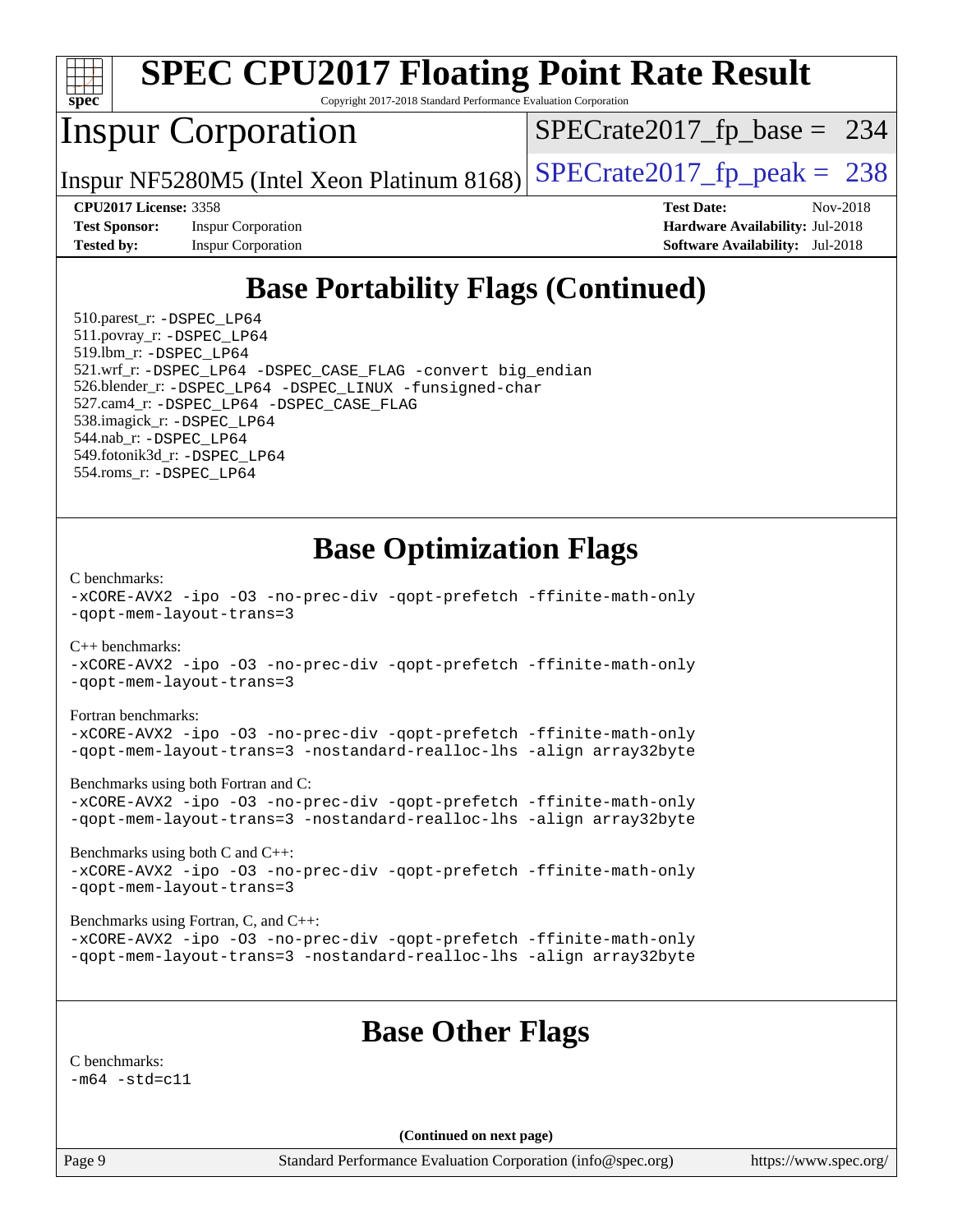| <b>SPEC CPU2017 Floating Point Rate Result</b><br>$\text{spec}^*$<br>Copyright 2017-2018 Standard Performance Evaluation Corporation |                                            |                                        |  |  |  |  |
|--------------------------------------------------------------------------------------------------------------------------------------|--------------------------------------------|----------------------------------------|--|--|--|--|
|                                                                                                                                      | <b>Inspur Corporation</b>                  | $SPECrate2017_fp\_base = 234$          |  |  |  |  |
|                                                                                                                                      | Inspur NF5280M5 (Intel Xeon Platinum 8168) | $SPECrate2017fp peak = 238$            |  |  |  |  |
| <b>CPU2017 License: 3358</b>                                                                                                         |                                            | <b>Test Date:</b><br>Nov-2018          |  |  |  |  |
| <b>Test Sponsor:</b>                                                                                                                 | <b>Inspur Corporation</b>                  | Hardware Availability: Jul-2018        |  |  |  |  |
| <b>Tested by:</b>                                                                                                                    | <b>Inspur Corporation</b>                  | <b>Software Availability:</b> Jul-2018 |  |  |  |  |
| $C_{++}$ benchmarks:<br>$-m64$                                                                                                       | <b>Base Other Flags (Continued)</b>        |                                        |  |  |  |  |

[Fortran benchmarks](http://www.spec.org/auto/cpu2017/Docs/result-fields.html#Fortranbenchmarks):

[-m64](http://www.spec.org/cpu2017/results/res2018q4/cpu2017-20181126-09874.flags.html#user_FCbase_intel_intel64_18.0_af43caccfc8ded86e7699f2159af6efc7655f51387b94da716254467f3c01020a5059329e2569e4053f409e7c9202a7efc638f7a6d1ffb3f52dea4a3e31d82ab)

[Benchmarks using both Fortran and C](http://www.spec.org/auto/cpu2017/Docs/result-fields.html#BenchmarksusingbothFortranandC): [-m64](http://www.spec.org/cpu2017/results/res2018q4/cpu2017-20181126-09874.flags.html#user_CC_FCbase_intel_intel64_18.0_af43caccfc8ded86e7699f2159af6efc7655f51387b94da716254467f3c01020a5059329e2569e4053f409e7c9202a7efc638f7a6d1ffb3f52dea4a3e31d82ab) [-std=c11](http://www.spec.org/cpu2017/results/res2018q4/cpu2017-20181126-09874.flags.html#user_CC_FCbase_intel_compiler_c11_mode_0e1c27790398a4642dfca32ffe6c27b5796f9c2d2676156f2e42c9c44eaad0c049b1cdb667a270c34d979996257aeb8fc440bfb01818dbc9357bd9d174cb8524)

[Benchmarks using both C and C++](http://www.spec.org/auto/cpu2017/Docs/result-fields.html#BenchmarksusingbothCandCXX): [-m64](http://www.spec.org/cpu2017/results/res2018q4/cpu2017-20181126-09874.flags.html#user_CC_CXXbase_intel_intel64_18.0_af43caccfc8ded86e7699f2159af6efc7655f51387b94da716254467f3c01020a5059329e2569e4053f409e7c9202a7efc638f7a6d1ffb3f52dea4a3e31d82ab) [-std=c11](http://www.spec.org/cpu2017/results/res2018q4/cpu2017-20181126-09874.flags.html#user_CC_CXXbase_intel_compiler_c11_mode_0e1c27790398a4642dfca32ffe6c27b5796f9c2d2676156f2e42c9c44eaad0c049b1cdb667a270c34d979996257aeb8fc440bfb01818dbc9357bd9d174cb8524)

[Benchmarks using Fortran, C, and C++:](http://www.spec.org/auto/cpu2017/Docs/result-fields.html#BenchmarksusingFortranCandCXX)  $-m64$   $-std=cl1$ 

#### **[Peak Compiler Invocation](http://www.spec.org/auto/cpu2017/Docs/result-fields.html#PeakCompilerInvocation)**

[C benchmarks](http://www.spec.org/auto/cpu2017/Docs/result-fields.html#Cbenchmarks): [icc](http://www.spec.org/cpu2017/results/res2018q4/cpu2017-20181126-09874.flags.html#user_CCpeak_intel_icc_18.0_66fc1ee009f7361af1fbd72ca7dcefbb700085f36577c54f309893dd4ec40d12360134090235512931783d35fd58c0460139e722d5067c5574d8eaf2b3e37e92)

[C++ benchmarks:](http://www.spec.org/auto/cpu2017/Docs/result-fields.html#CXXbenchmarks) [icpc](http://www.spec.org/cpu2017/results/res2018q4/cpu2017-20181126-09874.flags.html#user_CXXpeak_intel_icpc_18.0_c510b6838c7f56d33e37e94d029a35b4a7bccf4766a728ee175e80a419847e808290a9b78be685c44ab727ea267ec2f070ec5dc83b407c0218cded6866a35d07)

[Fortran benchmarks](http://www.spec.org/auto/cpu2017/Docs/result-fields.html#Fortranbenchmarks): [ifort](http://www.spec.org/cpu2017/results/res2018q4/cpu2017-20181126-09874.flags.html#user_FCpeak_intel_ifort_18.0_8111460550e3ca792625aed983ce982f94888b8b503583aa7ba2b8303487b4d8a21a13e7191a45c5fd58ff318f48f9492884d4413fa793fd88dd292cad7027ca)

[Benchmarks using both Fortran and C](http://www.spec.org/auto/cpu2017/Docs/result-fields.html#BenchmarksusingbothFortranandC): [ifort](http://www.spec.org/cpu2017/results/res2018q4/cpu2017-20181126-09874.flags.html#user_CC_FCpeak_intel_ifort_18.0_8111460550e3ca792625aed983ce982f94888b8b503583aa7ba2b8303487b4d8a21a13e7191a45c5fd58ff318f48f9492884d4413fa793fd88dd292cad7027ca) [icc](http://www.spec.org/cpu2017/results/res2018q4/cpu2017-20181126-09874.flags.html#user_CC_FCpeak_intel_icc_18.0_66fc1ee009f7361af1fbd72ca7dcefbb700085f36577c54f309893dd4ec40d12360134090235512931783d35fd58c0460139e722d5067c5574d8eaf2b3e37e92)

[Benchmarks using both C and C++](http://www.spec.org/auto/cpu2017/Docs/result-fields.html#BenchmarksusingbothCandCXX): [icpc](http://www.spec.org/cpu2017/results/res2018q4/cpu2017-20181126-09874.flags.html#user_CC_CXXpeak_intel_icpc_18.0_c510b6838c7f56d33e37e94d029a35b4a7bccf4766a728ee175e80a419847e808290a9b78be685c44ab727ea267ec2f070ec5dc83b407c0218cded6866a35d07) [icc](http://www.spec.org/cpu2017/results/res2018q4/cpu2017-20181126-09874.flags.html#user_CC_CXXpeak_intel_icc_18.0_66fc1ee009f7361af1fbd72ca7dcefbb700085f36577c54f309893dd4ec40d12360134090235512931783d35fd58c0460139e722d5067c5574d8eaf2b3e37e92)

[Benchmarks using Fortran, C, and C++:](http://www.spec.org/auto/cpu2017/Docs/result-fields.html#BenchmarksusingFortranCandCXX) [icpc](http://www.spec.org/cpu2017/results/res2018q4/cpu2017-20181126-09874.flags.html#user_CC_CXX_FCpeak_intel_icpc_18.0_c510b6838c7f56d33e37e94d029a35b4a7bccf4766a728ee175e80a419847e808290a9b78be685c44ab727ea267ec2f070ec5dc83b407c0218cded6866a35d07) [icc](http://www.spec.org/cpu2017/results/res2018q4/cpu2017-20181126-09874.flags.html#user_CC_CXX_FCpeak_intel_icc_18.0_66fc1ee009f7361af1fbd72ca7dcefbb700085f36577c54f309893dd4ec40d12360134090235512931783d35fd58c0460139e722d5067c5574d8eaf2b3e37e92) [ifort](http://www.spec.org/cpu2017/results/res2018q4/cpu2017-20181126-09874.flags.html#user_CC_CXX_FCpeak_intel_ifort_18.0_8111460550e3ca792625aed983ce982f94888b8b503583aa7ba2b8303487b4d8a21a13e7191a45c5fd58ff318f48f9492884d4413fa793fd88dd292cad7027ca)

## **[Peak Portability Flags](http://www.spec.org/auto/cpu2017/Docs/result-fields.html#PeakPortabilityFlags)**

Same as Base Portability Flags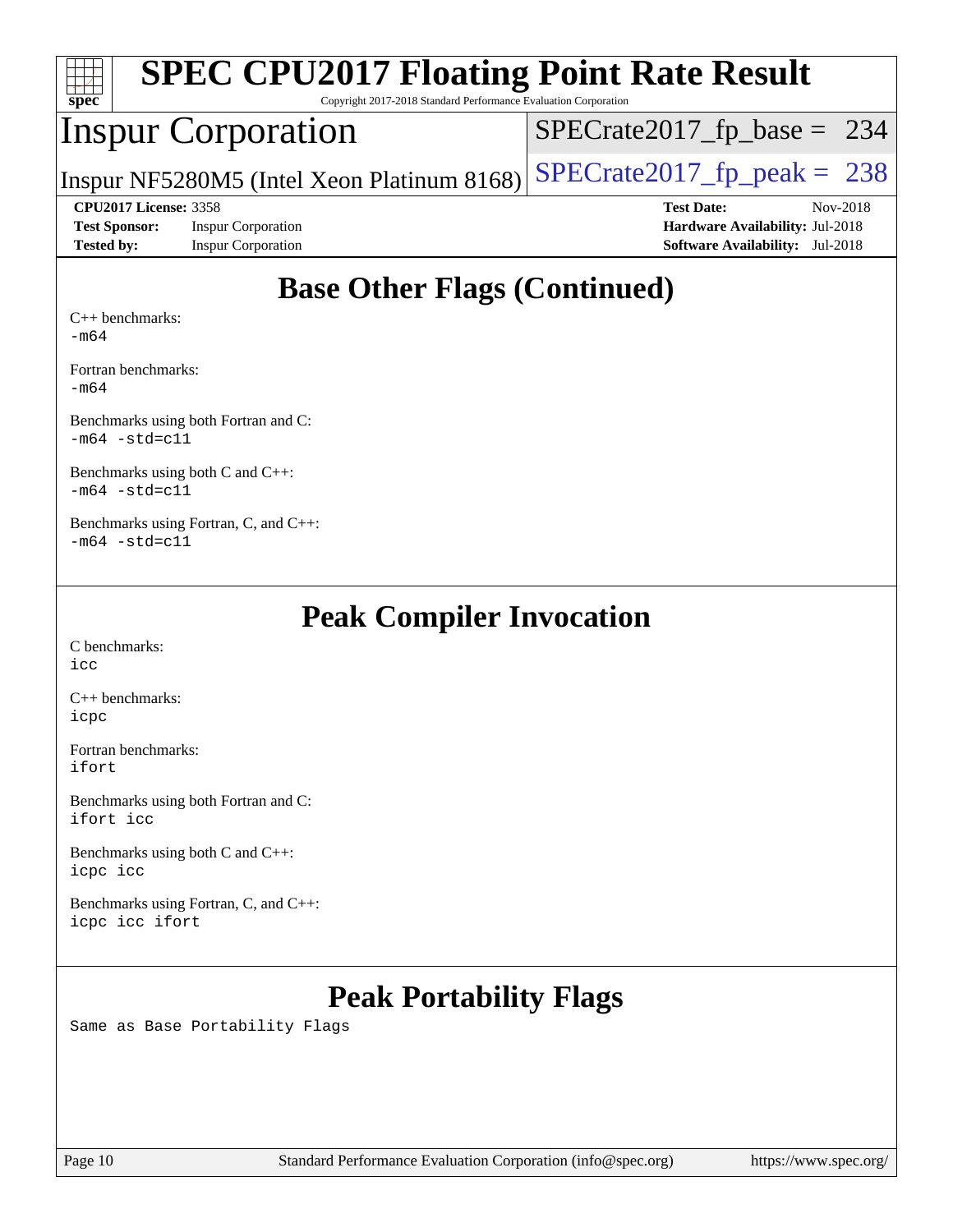| <b>SPEC CPU2017 Floating Point Rate Result</b><br>Copyright 2017-2018 Standard Performance Evaluation Corporation<br>spec <sup>®</sup>                                                                                     |                                                                                                            |  |  |  |
|----------------------------------------------------------------------------------------------------------------------------------------------------------------------------------------------------------------------------|------------------------------------------------------------------------------------------------------------|--|--|--|
| <b>Inspur Corporation</b>                                                                                                                                                                                                  | $SPECrate2017_fp\_base = 234$                                                                              |  |  |  |
| Inspur NF5280M5 (Intel Xeon Platinum 8168)                                                                                                                                                                                 | $SPECrate2017_fp\_peak = 238$                                                                              |  |  |  |
| <b>CPU2017 License: 3358</b><br><b>Test Sponsor:</b><br><b>Inspur Corporation</b><br><b>Tested by:</b><br><b>Inspur Corporation</b>                                                                                        | <b>Test Date:</b><br>Nov-2018<br>Hardware Availability: Jul-2018<br><b>Software Availability:</b> Jul-2018 |  |  |  |
| <b>Peak Optimization Flags</b>                                                                                                                                                                                             |                                                                                                            |  |  |  |
| C benchmarks:                                                                                                                                                                                                              |                                                                                                            |  |  |  |
| $519$ .lbm_r: -prof-gen(pass 1) -prof-use(pass 2) -ipo -xCORE-AVX2 -03<br>-no-prec-div -qopt-prefetch -ffinite-math-only<br>-gopt-mem-layout-trans=3                                                                       |                                                                                                            |  |  |  |
| 538.imagick_r: -xCORE-AVX2 -ipo -03 -no-prec-div -qopt-prefetch<br>-ffinite-math-only -qopt-mem-layout-trans=3                                                                                                             |                                                                                                            |  |  |  |
| $544.nab_r$ : Same as $519.lbm_r$                                                                                                                                                                                          |                                                                                                            |  |  |  |
| $C++$ benchmarks:<br>$-prof-gen(pass 1) -prof-use(pass 2) -ipo -xCORE-AVX2 -O3$<br>-no-prec-div -qopt-prefetch -ffinite-math-only<br>-qopt-mem-layout-trans=3                                                              |                                                                                                            |  |  |  |
| Fortran benchmarks:                                                                                                                                                                                                        |                                                                                                            |  |  |  |
| 503.bwaves_r: -xCORE-AVX2 -ipo -03 -no-prec-div -qopt-prefetch<br>-ffinite-math-only -qopt-mem-layout-trans=3<br>-nostandard-realloc-lhs -align array32byte                                                                |                                                                                                            |  |  |  |
| 549.fotonik3d_r: Same as 503.bwaves_r                                                                                                                                                                                      |                                                                                                            |  |  |  |
| 554.roms_r: -prof-gen(pass 1) -prof-use(pass 2) -ipo -xCORE-AVX2 -03<br>-no-prec-div -qopt-prefetch -ffinite-math-only<br>-gopt-mem-layout-trans=3 -nostandard-realloc-lhs<br>-align array32byte                           |                                                                                                            |  |  |  |
| Benchmarks using both Fortran and C:<br>-prof-gen(pass 1) -prof-use(pass 2) -ipo -xCORE-AVX2 -03<br>-no-prec-div -qopt-prefetch -ffinite-math-only<br>-qopt-mem-layout-trans=3 -nostandard-realloc-lhs -align array32byte  |                                                                                                            |  |  |  |
| Benchmarks using both C and C++:<br>-prof-gen(pass 1) -prof-use(pass 2) -ipo -xCORE-AVX2 -03<br>-no-prec-div -qopt-prefetch -ffinite-math-only<br>-gopt-mem-layout-trans=3                                                 |                                                                                                            |  |  |  |
| Benchmarks using Fortran, C, and C++:<br>-prof-gen(pass 1) -prof-use(pass 2) -ipo -xCORE-AVX2 -03<br>-no-prec-div -qopt-prefetch -ffinite-math-only<br>-qopt-mem-layout-trans=3 -nostandard-realloc-lhs -align array32byte |                                                                                                            |  |  |  |
|                                                                                                                                                                                                                            |                                                                                                            |  |  |  |
| Standard Performance Evaluation Corporation (info@spec.org)<br>Page 11                                                                                                                                                     | https://www.spec.org/                                                                                      |  |  |  |